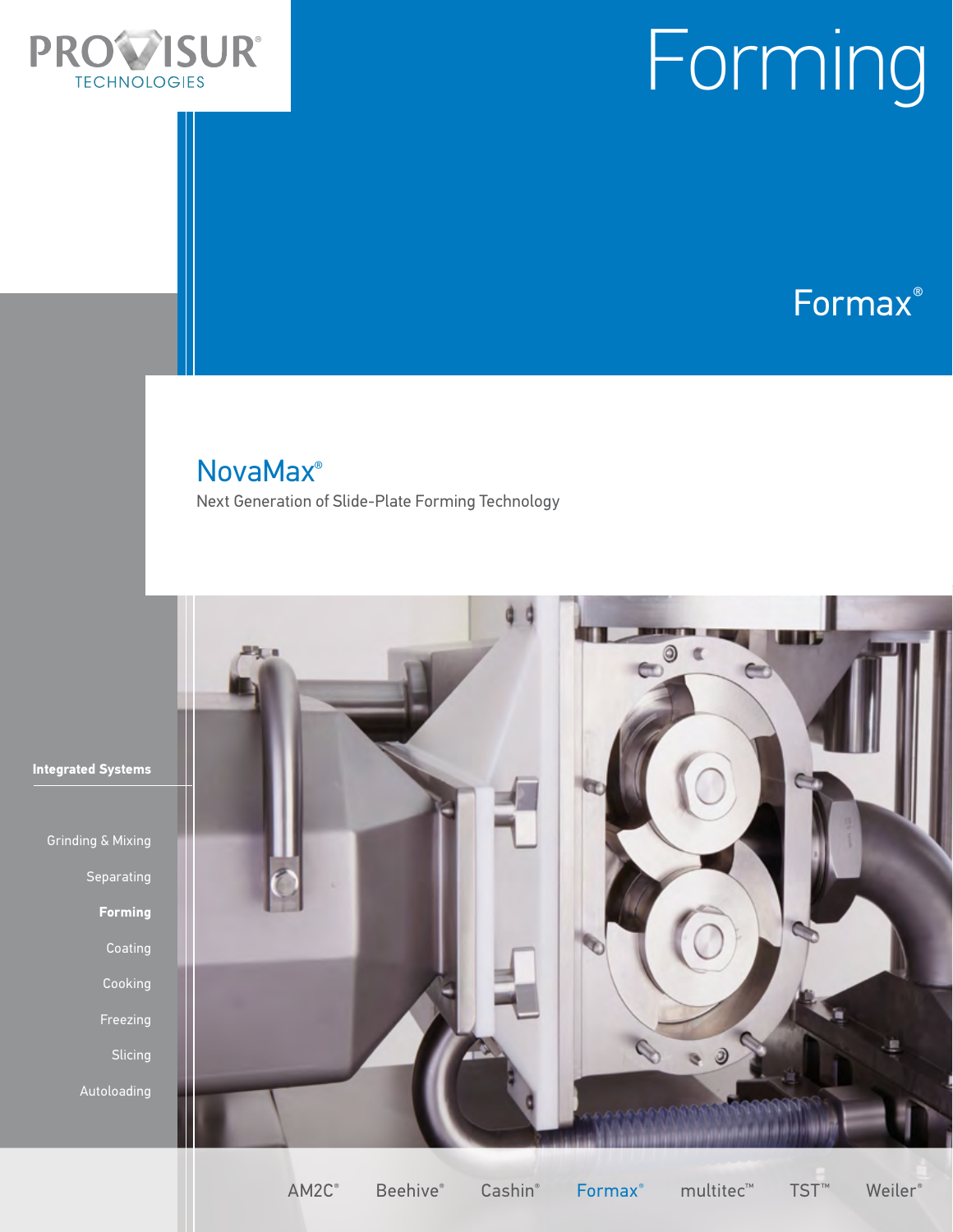#### Servo Controlled Dual Lobe Pump

The NovaMax servo controlled dual lobe pump not only provides precise filling capability but also ensures that product is not overworked and damaged in the pumping process. Because the system is fully enclosed, it has the added benefit of virtually eliminating product leakage.



#### Touch Screen Interface

NovaMax introduces a next generation 381mm (15 inches) touch screen interface that is easy to use. Operators can choose from a full range of operating and diagnostic screens in multiple languages and make adjustments to key parameters on the run.



#### One-Piece Pump Box

NovaMax incorporates a one-piece pump box that provides a true running surface for precise tooling alignment resulting in reduced mold plate drive loads and reduced product leakage.



#### Servo Knock-Out Drive

Precise product placement to downstream conveying systems is provided by programmable knock-out motion profiles powered by advanced servo drives. It optimizes performance and works in sync with conveyors on a product by product basis.



#### Pivoting Product Hopper and Servo Feed Screw

A pivoting hopper and easily removable feedscrews are among the features that make the NovaMax quick and easy to clean. Innovative features result in reduced downtime, lower maintenance costs and increased productivity.







≣≡



# NovaMax® : Next Generation Slide-Plate Forming System

Featured NovaMax® 500

#### Direct Drive Servo

By minimizing mechanical linkages, the NovaMax advanced servo technology improves reliability and uptime resulting in a significantly lower cost of ownership.